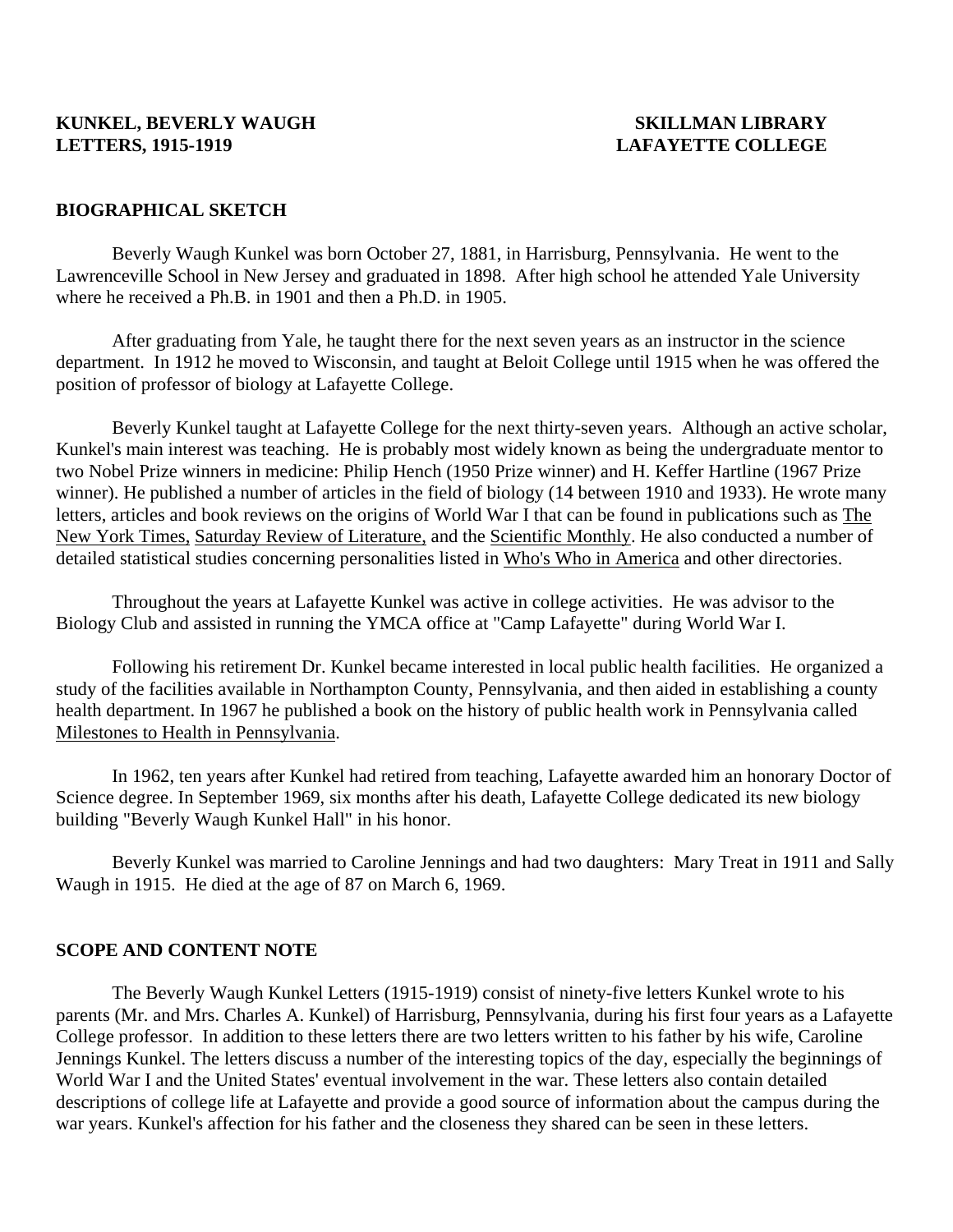# **KUNKEL, BEVERLY WAUGH SKILLMAN LIBRARY LETTERS, 1915-1919 LAFAYETTE COLLEGE**

Throughout them he makes detailed analyses of his surroundings, taking special care to describe and interpret them for his father.

He describes the events leading up to the college's transformation into an army camp as well as the campus reaction to this. He writes that passes were needed to cross the campus and that sentries had been posted to guard the buildings. By the summer of 1918 four hundred soldiers were on campus at "Camp Lafayette" studying mechanical operations in the college railroad and forge shops. Kunkel discusses how the aims of the army differed from that of academia. He mentions that drill was more important than studying and that getting into Officers Training School was not based on grades but rather drill and that, as a result, the students' studies were declining. After Camp Lafayette was set up, Kunkel worked with the YMCA, helping the soldiers write letters and keep busy during their free hours. It is during his late night hours at the camp that many of these letters to his father were written.

 Perhaps his greatest wartime contribution was raising an ambulance unit composed of college men. After the unit was finally assembled it was sent to Allentown to be trained. After the completion of its training in January 1918, the ambulance unit was sent to France where it was assigned to Section 643 of the 20th Division of the French Army.

 Kunkel's general observations derive for the most part from his personal experiences in and around Easton, Pennsylvania. He describes his house on the corner of McCartney and Chestnut Streets, his domestic arrangements and family life.

 In his letter of January 26, 1916 Kunkel expresses his mixed feelings about the movie "Birth of a Nation" which he considers to be "extremely realistic and strongly educational." He ponders whether reconstruction was as bad as it was depicted in the movie and if it was necessary "to open up the old sore caused by the eminently foolish and unwise procedure of reconstruction." In reaction to the movie he "feels a regard" for the blacks who mobbed the Philadelphia theater in which it was shown. Other newsworthy items he mentions are the Harrisburg trolley line and the New York City street rail strikes of 1916. He also notes the National Railroad strike of that same year and President Wilson's approach to its reconciliation.

 The first few letters written by Kunkel are from Beloit, Wisconsin and describe his concerns about moving to Easton to teach at Lafayette. Here he describes the good and bad points about both colleges and the areas in which they are situated. Throughout the rest of the letters he mentions the college frequently, describing the students and faculty in great detail. Kunkel occasionally wrote on the quality of students at Lafayette. Once he questioned the use of the honor system in class after he found out students had cheated on a test. In another instance he mentioned that professors and students were leaving college to join the army. He describes counseling students who were indecisive about leaving school, noting that one-half of his students had already left school to join the army.

 The war in Europe is mentioned in almost every letter to his father whether it is to discuss an article he had just read or to note the movements of the front. Early in the war he discusses his vacillation about United States involvement, basing most of his opinions on what he had read in magazines and newspapers. He vows that if there is a time that the United States would enter the war he would join. He even went as far as getting information on officer training in Plattsburgh, New York but is eventually dissuaded by his wife and President